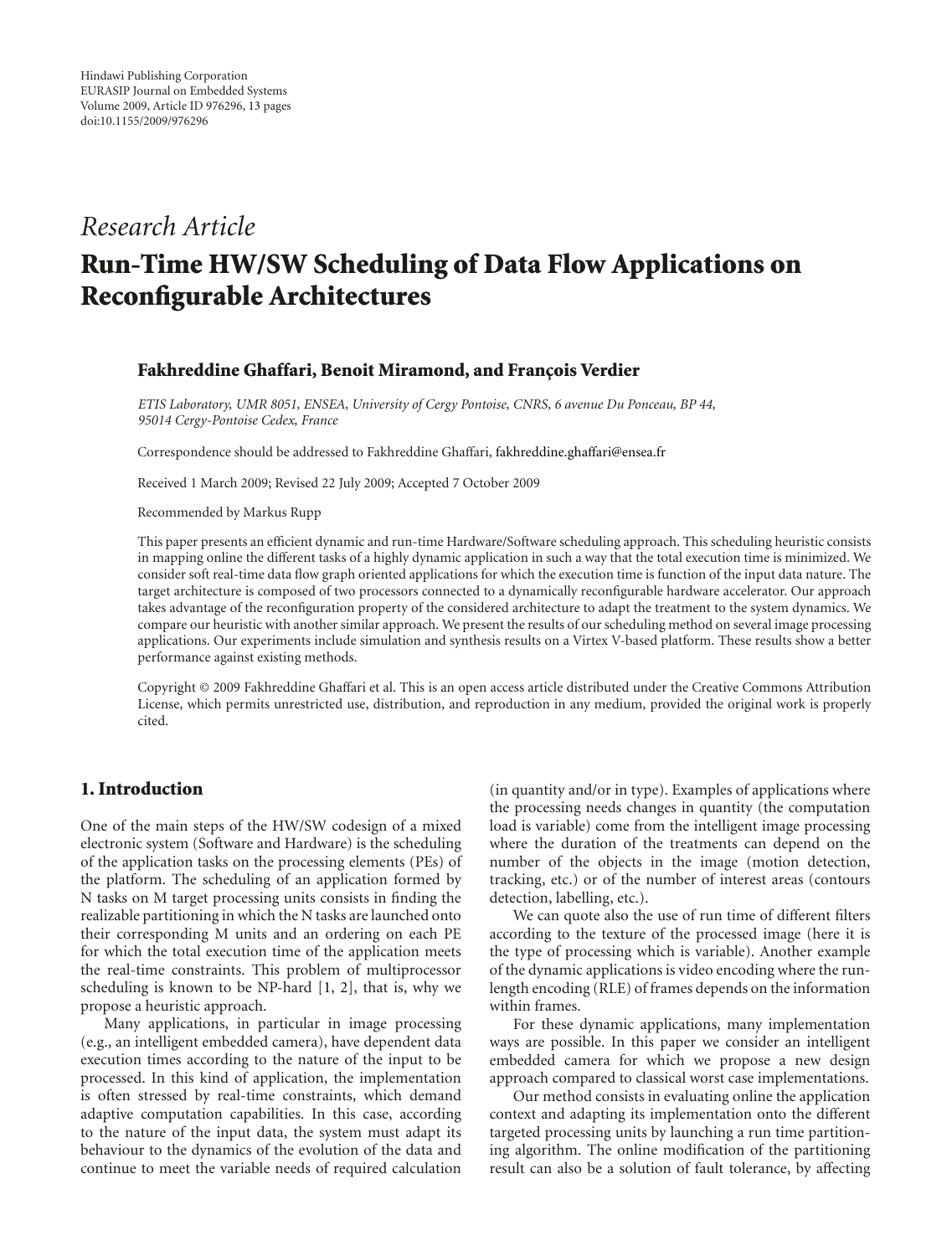- (i) Firstly, to evaluate the partitioning result. After each modification of the tasks implementations we need to know the new total execution time. And this is only possible by rescheduling all the tasks.
- (ii) Secondly, by modifying the scheduling result we can obtain a better total execution time which meets the real-time constraint without modifying the partitioning. This is because the characteristics of the tasks (mainly execution time) are modified according to the nature of the input data.

In that context, the choice of the implementation of the scheduler is of major importance and depends on the heuristic complexity. Indeed, with our method the decisions taken online by our scheduler can be very time consuming. A software implementation of the proposed scheduling strategies will then delay the application tasks. For this reason, we propose in this work a hardware implementation for our scheduling heuristic.

With this implementation, the scheduler takes only few clock cycles. So we can easily call the scheduler at run time without penalty on the total execution time of the application.

The primary contribution of our work is the concept of an efficient online scheduling heuristic for heterogeneous multiprocessor platforms. This heuristic provides good results for both hardware tasks (onto the FPGA) and software tasks (onto the targeted General Purpose Processors) as well as an extensive speedup through the hardware implementation of this scheduling heuristic. Finally, the implementation of our scheduler allows the system to adapt itself to the application context in real time. We have simulated and synthesized our scheduler by targeting a FPGA (Xilinx Virtex 5) platform. We have tested the scheduling technique on several image processing applications implemented onto a heterogeneous target architecture composed of two processors coupled with a configurable logic unit (FPGA).

The remainder of this paper is organized as follows. Section 2 presents related works on hardware/software scheduling approaches. Section 3 introduces the framework of our scheduling problem. Section 4 presents the proposed approach. Section 5 shows the experimental results, and finally Section 6 concludes this paper.

# **2. Related Works**

The field of study which tries to find an execution order for a set of tasks that meets system design objectives (e.g., minimize the total application execution time) has been widely covered in the literature. In [4–6] the problem of HW/SW scheduling for system-on-chip platforms with dynamically reconfigurable logic architecture is exhaustively studied. Moreover several works deal with scheduling algorithm implemented in hardware [7–9]. Scheduling in such systems

is based on priorities. Therefore, an obvious solution is to implement priorities queues. Many hardware architectures for the queues have been proposed: binary tree comparators, FIFO queues plus a priority encoder, and a systolic array priority queue [7]. Nevertheless, all these approaches are based on a fixed priority static scheduling technique. Moreover most of the hardware proposed approaches addresses the implementation of only one scheduling algorithm (e.g., Earliest Deadline First) [9, 10]. Hence they are inefficient and not appropriate for systems where the required scheduling behavior changes during run time. Also, system performance for tasks with data dependent execution times should be improved by using dynamic schedulers instead of static (at compile time) scheduling techniques [11, 12].

In our work, we propose a new hardware implemented approach which computes at run-time tasks priorities based on the characteristics of each task (execution time, graph dependencies, etc.). Our approach is dynamic in the sense that the execution order is decided at run time and supports a heterogeneous (HW/SW) multiprocessor architecture.

The idea of dynamic partitioning/scheduling is based on the dynamic reconfiguration of the target architecture. Increasingly FPGA [13, 14] offers very attractive reconfiguration capabilities: partial or total, static or dynamic.

The reconfiguration latency of dynamically reconfigurable devices represents a major problem that must not be neglected. Several references can be found addressing temporal partitioning for reconfiguration latency minimization [15]. Moreover, configuration prefetching techniques are used to minimize reconfiguration overhead. A similar technique to lighten this overhead is developed in [16] and is integrated into an existing design environment. A prefetch and replacement unit modifies the schedule and significantly reduces the latency even for highly dynamic tasks.

In fact, there are two different approaches in the literature: the first approach reduces reconfiguration overhead by modifying scheduling results.

The second one distinguishes between scheduling and reconfiguration. The reconfiguration occurs only if the HW/SW partitioning step needs it. The scheduling algorithm is needed only to validate this partitioning result.

After partitioning, the implementation of each task is unchanged and configuration is not longer necessary. Scheduling aims at finding the best execution time for a given implementation strategy. Since scheduling does not change partitioning decision it does not take reconfiguration time into account.

In this paper, we focus only on the scheduling strategy in the second case. We assume that the reconfiguration aspects are taken into account during the HW/SW partitioning step (decision of task implementation). Furthermore we addressed this last step in our previous works [17].

#### **3. Problem Definition**

*3.1. Target Architecture.* The target architecture is depicted in Figure 1. It is a heterogeneous architecture, which contains two software processing units: a Master Processor and a Slave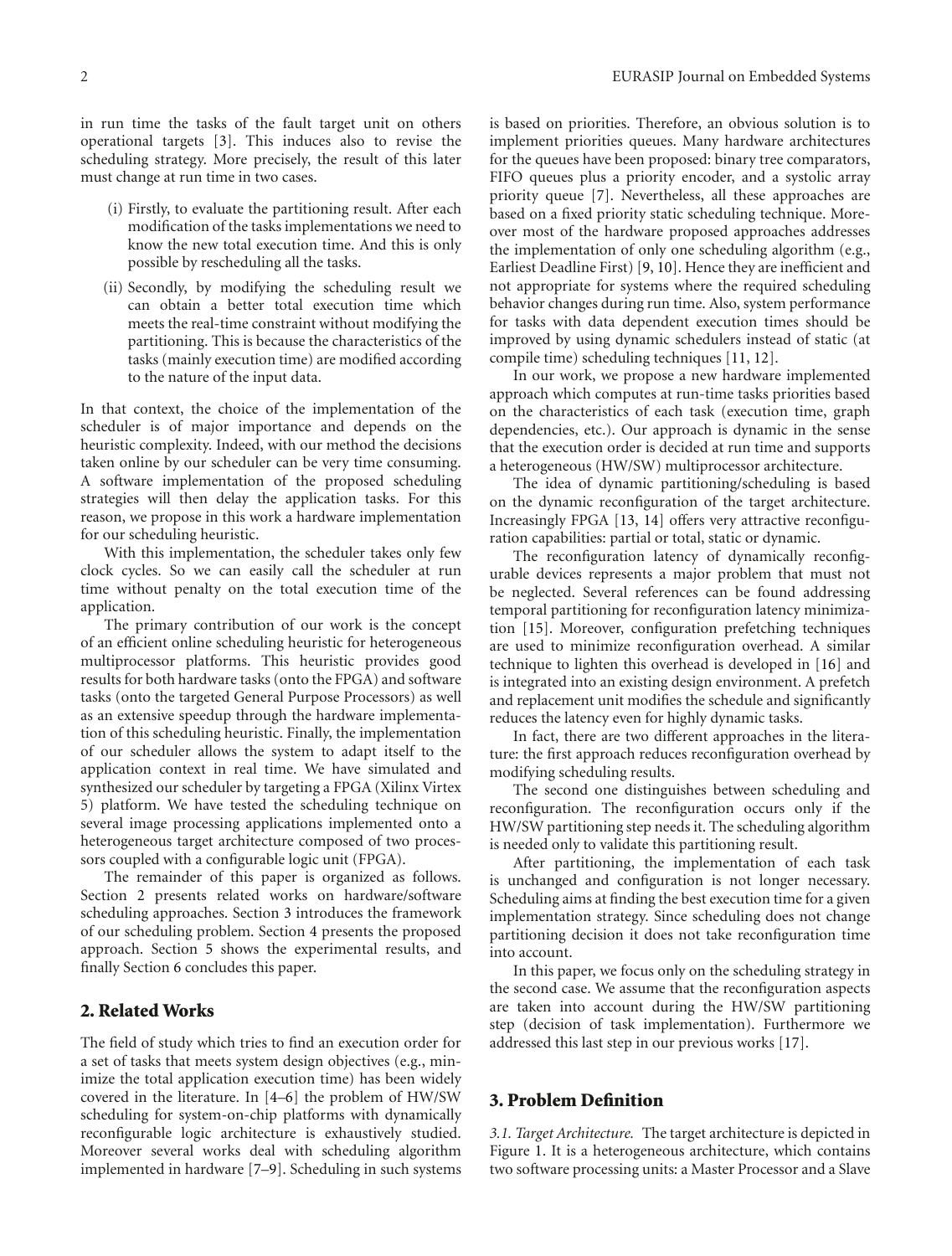

Figure 1: The target architecture.

Processor. The platform also contains a hardware processing unit: (Reconfigurable Computing Unit) RCU and shared memory resources. The software processing units are Von-Neumann monoprocessing systems and execute only a single task at a time.

Each hardware task (implemented on the RCU) occupies a tile on the reconfigurable area [18]. The size of the tile is the same for all the tasks to facilitate the placement and routing of the RCU. We choose, for example, the tile size of the task which uses the maximum of resources on the RCU (we designate by "resource" here the Logic Element used by the RCU to map any task).

The RCU unit can be reconfigured partially or totally. Each hardware task is represented by a partial bitstream. All bitstreams are memorized in the contexts memory (the shared memory between the processors and the RCU in Figure 1). These bitstreams will be loaded in the RCU before scheduling to reconfigure the FPGA according to run-time partitioning results [17]. The HW/SW partitioning result can change at run time according to temporal characteristics of tasks [6]. In [17] we proposed an HW/SW partitioning approach based on HW→ SW and SW→ HW tasks migrations. The theory of tasks migrations consists in accelerating the task(s) which become critical by modifying their implementations from software units to hardware units and to decelerate the tasks which become noncritical by returning them to the software units.

After each new HW/SW partitioning result, the scheduler must provide an evaluation for this solution by providing the corresponding total execution time. Thus it presents a realtime constraint since it will be launched at run time. With this approach of dynamic partitioning/scheduling the target architecture will be very flexible. It can self-adapt even with very dynamic applications.

*3.2. Application Model.* The considered applications are data flow oriented applications such as image processing, audio processing, or video processing. To model this kind of applications we consider a Data Flow Graph (DFG) (an example is depicted in Figure 2) which is a directed acyclic graph where nodes are processing functions and edges describe communication between tasks (data dependencies



HW: FPGA

Figure 2: An Example of DFG with 6 tasks.

between tasks). The size of the DFG depends on the functional partitioning of the application and then on the number of tasks and edges. We can notice that the structure of the DFG has a great effect on the execution time of the scheduling operations. A low granularity DFG makes the system easy to be predictable because tasks execution time does not vary considerably, thus limiting timing constraints violation. On the other hand, for a very low granularity DFG, the number of tasks in a DFG of great size explodes, and the communications between tasks become unmanageable.

Each node of the DFG represents a specific task in the application. For each task there can be up to three different implementations: Hardware implementations (HW) placed in the FPGA, Software implementations running on the master processor (MS), and another Software implementation running on the slave processor (SL).

Each node of Figure 2 is annotated with two data: one about the implementation (MS or SL or HW) and the other is the execution time of the task. Similarly each edge is annotated with the communication time between two nodes (two tasks).

Each task of the DFG is characterized by the following four parameters:

- (a) Texe (execution time),
- (b) Impl (implementation on the RCU or on the master processor or on the slave processor),
- (c) Nbpred (number of predecessor tasks),
- (d) The Nbsucc (number of successor tasks).

All the tasks of a DFG are thus modeled identically, and the only real-time constraint is on the total execution time. At each scheduler invocation, this total execution time corresponds to the longest path in the mapped task graph. It then depends both on the application partitioning and on the chosen order of execution on processors.

#### **4. Proposed Approach**

The applications are periodic. In one period, all the tasks of the DFG must be executed. In the image processing, for instance, the period is the execution time needed to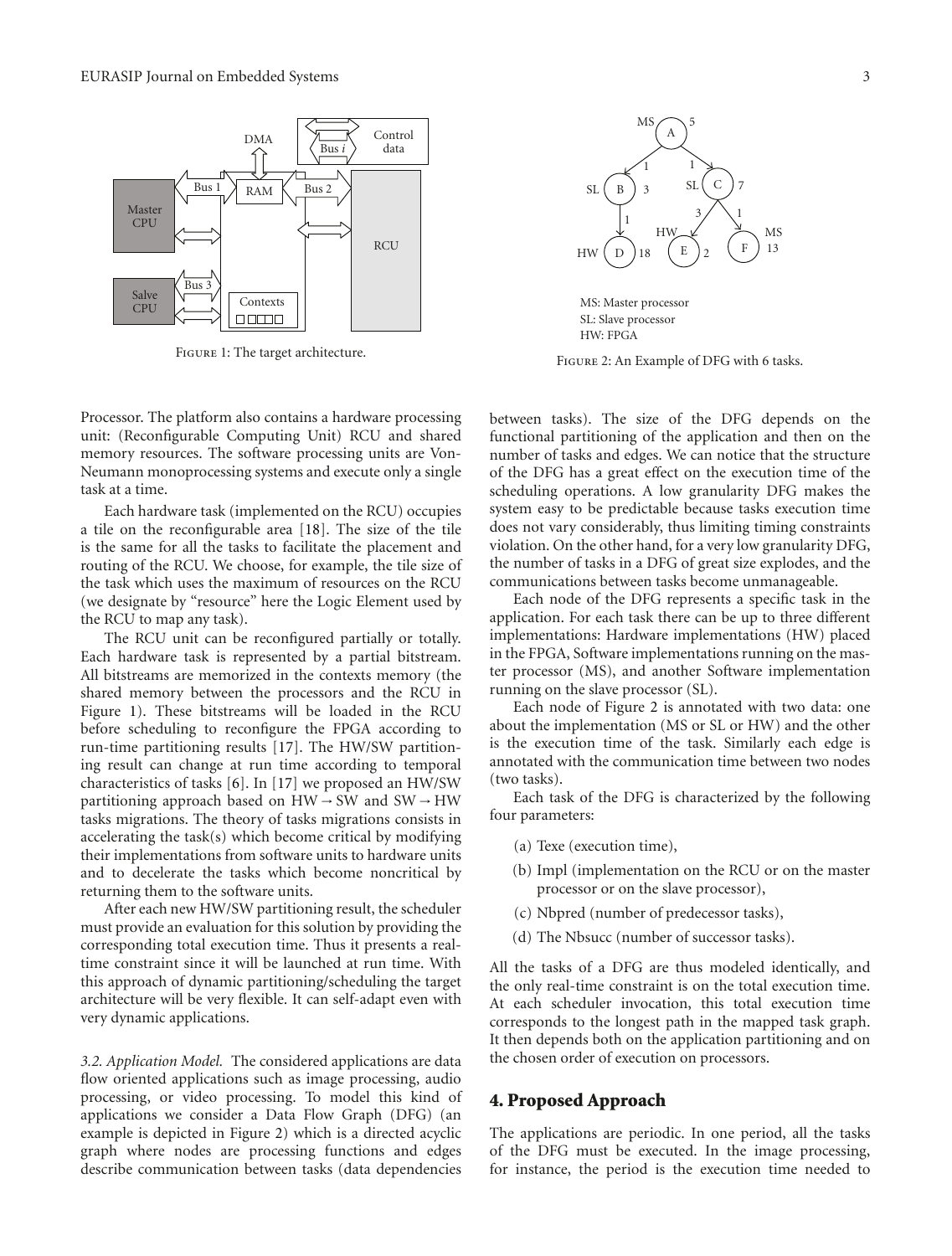| For all Software tasks do                       |
|-------------------------------------------------|
|                                                 |
| Comput ASAP                                     |
| Task with minimum ASAP will be chosen           |
| If (Equality of ASAP)                           |
| Compute Urgency                                 |
| Task with maximum urgency will be chosen        |
| If (Equality of Urgency)                        |
| Compare Execution time                          |
| Task with maximum execution time will be chosen |
|                                                 |
|                                                 |

ALGORITHM 1: Principle of our scheduling policy.

process one image. The scheduling must occur online at the end of the execution of all the tasks, and when a violation of real-time constraints is predicted. Hence the result of partitioning/scheduling will be applied on the next period (next image, for image processing applications).

Our run-time scheduling policy is dynamic since the execution order of application tasks is decided at run time. For the tasks implemented on the RCU, we assume that the hardware resources are sufficient to execute in parallel all hardware tasks chosen by the partitioning step. Therefore the only condition for launching their execution is the satisfaction of all data dependencies. That is to say, a task may begin execution only after all its incoming edges have been executed.

For the tasks implemented on the software processors, the conditions for launching are the following.

- (1) The satisfaction of all data dependencies.
- (2) The discharge of the software unit.

Hereby the task can have four different states.

- (i) Waiting.
- (ii) Running.
- (iii) Ready.
- (iv) Stopped.

The task is in the waiting state when it waits the end of execution of one or several predecessor tasks. When a software processing unit has finished the execution of a task, new tasks may become ready for execution if all their dependencies have been completed of course.

The task can be stopped in the case of preemption or after finishing its execution.

The states of the processing units (SW, SL, and HW) in our target architecture are: execution state, reconfiguration state or idle state.

In the following, we will explain the principle of our approach as well as a hardware implementation of the proposed HW/SW scheduler.

As explained in Algorithm 1, the basic idea of our heuristic of scheduling is to take decision of tasks priorities according to three criteria.

The first criterion is the As Soon As Possible (ASAP) time. The task which has the shortest ASAP date will be launched first.

The second criterion is the urgency time: the task which has the maximum of urgency will have priority to be launched before the others. This new criterion is based on the nature of the successors of the task. The urgency criterion is employed only if there is equality of the first criterion for at least two tasks. If there is still equality of this second criterion we compare the last criterion which is execution time of the tasks. We choose the task which has the upper execution time to launch first.

We use these criteria to choose between two or several software tasks (on the Master or on the Slave) for running.

*4.0.1. The Urgency Criterion.* The urgency criterion is based on the implementation of tasks and the implementations of their successors. A task is considered as urgent when it is implemented on the software unit (Master or slave) and has one or more successor tasks implemented on other different units (hardware unit or software unit).

Figure 3 shows three examples of DFG. In Figure  $3(a)$  task C is implemented on the Slave processor and it is followed by task D which is implemented on the RCU. Thus the urgency (Urg) of task C is the execution time of its successor (Urg  $(C) = 13$ ). In example (b) it is the task B which is followed by the task D implemented on a different unit (on the Master processor). In the last example (c) both tasks B and C are urgent but task B is more urgent than task C since its successor has an execution time upper than the execution time of the successor of task C.

When a task has several successors with different implementations, the urgency is the maximum of execution times of the successors.

In general case, when the direct successor of task A has the same implementation as A and has a successor with a different implementation, then this last feedbacks the urgency to task A.

We show the scheduling result for case (a) when we respect the urgency criterion in Figure 3(d) and otherwise in Figure 3(e). We can notice for all the examples of DFG in Figure 3 that the urgency criterion makes a best choice to obtain a minimum total execution time. The third criterion (the execution time) is an arbitrary choice and has very rarely impact on the total execution time.

We can notice also that our scheduler supports the dynamic creation and deletion of tasks. These online services are only possible when keeping a fixed structure of the DFG along the execution. In that case the dependencies between tasks are known a priori. Dynamic deletion is then possible by assigning a null execution time to the tasks which are not active. and dynamic creation by assigning their execution time when they become active.

This scheduling strategy needs an online computation of several criterions for all software tasks in the DFG.

We tried first to implement this new scheduling policy on a processor. Figure 4 shows the computation time of our scheduling method when implemented on an Intel Core 2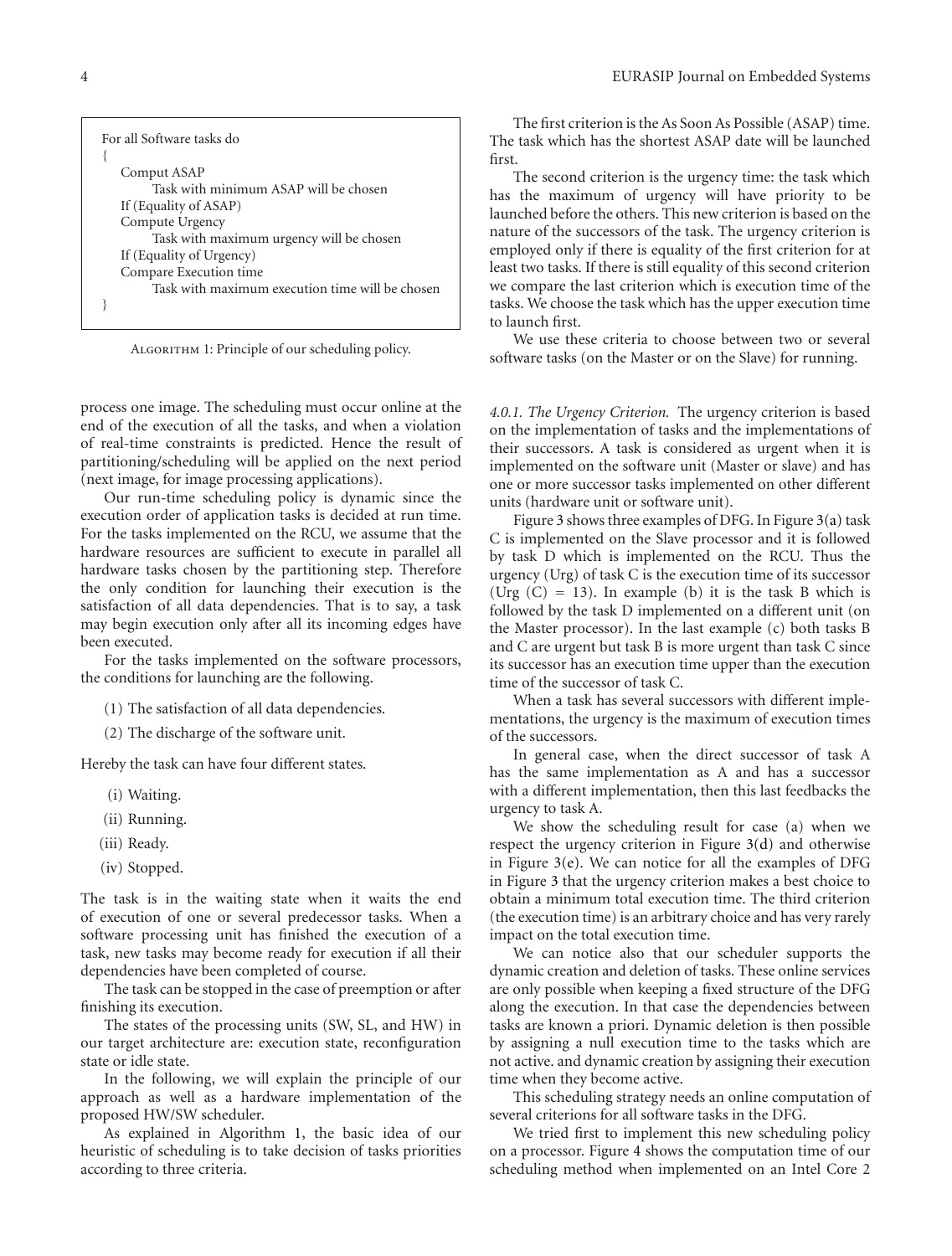

Figure 3: Case examples of urgency computing.



Figure 4: Execution time of the software implementation of the scheduler.

Duo CPU with a frequency of 2.8 GHz and 4 Go of RAM. We can notice that the average computation time of the scheduler is about 12 milliseconds for an image. These experiments are done on an image processing application (the DFG depicted on Figure 12) whose period of processing by an image is 19 milliseconds. So the scheduling (with this software implementation) takes about 63% of a one image processing computation time on a desktop computer.

We can conclude that, in an embedded context, a software implementation of this strategy is thus incompatible with real-time constraints.

We describe in the following an optimized hardware implementation of our scheduler.

*4.1. Hardware Scheduler Architecture.* In this section, we describe the proposed architecture of our scheduler. This architecture is shown in Figure 5 for a DFG example of three tasks. It is divided in four main parts.

- (1) The DFG IP Sched (the middle part surrounded by a dashed line in the figure).
- (2) The DFG Update (DFG Up in the figure).
- (3) The MS Manager (SWTM).
- (4) The Slave Manager (SLTM).

The basic idea of this hardware architecture is to parallelize at the maximum the scheduling of processing tasks. So, at the most (and in the best case), we can schedule all the tasks of the DFG in parallel for infinite resources architecture.

We associate to the application DFG a modified graph with the same structure composed of the IP nodes (each IP represents a task). Therefore in the best case, where tasks are independent, we could schedule all the tasks in the DFG in only one clock cycle.

To parallelize also the management of the software execution times, we associate for each software unit a hardware module:

- (i) the Master Task Manager (SWTM in Figure 5),
- (ii) the Slave Task Manager (SLTM in the Figure 5).

These two modules manage the order of the tasks executions and compute the processor execution time for each one.

The inputs signals of this scheduler architecture are the following.

- (i) A pointer in memory to the implementations of all the tasks. We have three kinds of implementation (RCU, Master, and Slave). With the signals SW and HW we can code these three possibilities.
- (ii) The measured execution time of each task (Texe).
- (iii) The Clock signal and the Reset.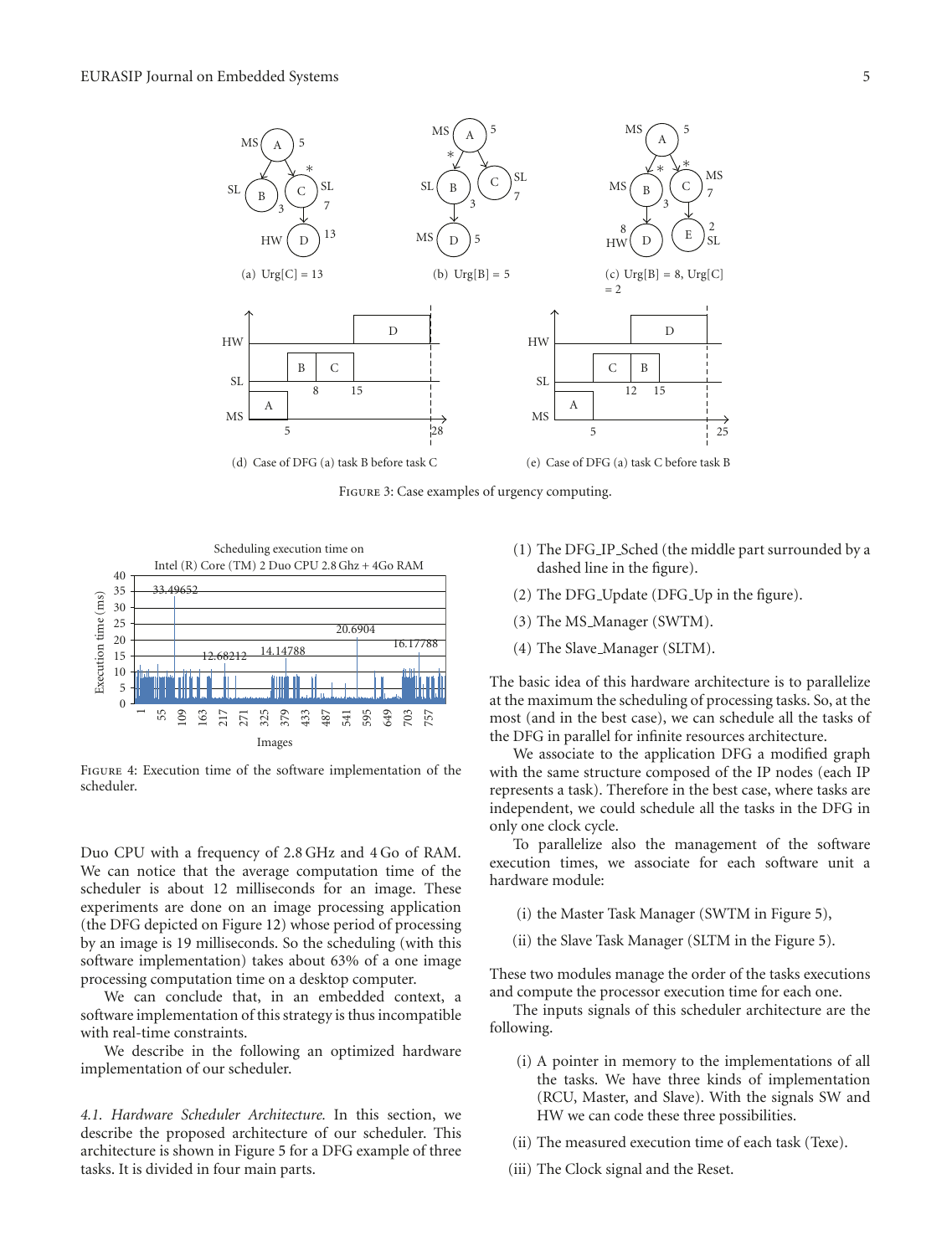

Figure 5: An example of the scheduler architecture for a DFG of three tasks.

The outputs signals are the following.

- (i) The total execution time after scheduling all tasks (Texe Total).
- (ii) The signal All Done which indicates the end of the scheduling.
- (iii) Scheduled DFG is a pointer to the scheduling result matrix to be sent to the operating system (or any simple executive).
- (iv) The Nb Task and the Nb Task Slave are the number of tasks scheduled on the Master and the number of tasks scheduled on the Slave, respectively. As noted here, these two signals were added solely for the purpose of simulation in ModelSim (to check the scheduling result). In the real case we do not need these two output signals since this information comes from the partitioning block.

The last one is the DFG Up. This allows updating the results matrix after each scheduling of a task.

In the following paragraphs, we will detail each part of this architecture.

*4.1.1. The DFG IP Sched Block.* In this block there are *N* components (*N* is the number of tasks in the application). For each task we associate an IP component which computes the intrinsic characteristics of this task (urgency, ASAP, Ready state, etc.). It also computes the total execution time for the entire graph.

The proposed architecture of this IP is shown in Figure 6 (in the appendix).

For each task the implementation PE and the execution time are fixed, so the role of this IP is to calculate the start time of the task and to define its state. This is done by taking into account the state of the corresponding target (master, slave, or RCU). It then iterates along the DFG structure to determine a total execution ordering and to affect the start time.

This IP calculate also the urgency criterion of critical tasks according to the implementation and the execution time of their successors.

If the task is implemented on the RCU it will be launched as soon as all its predecessors will be done. So the scheduling time of hardware tasks depends on the number of tasks that we can run in parallel. For example, the IP can schedule all hardware tasks that can run in parallel in a one clock cycle.

For the software tasks (on the master or on the slave) the scheduling will take one clock cycle per task. Thus the computing time of the hardware scheduler only depends on the result of the HW/SW partitioning.

*4.1.2. The DFG Update Block.* When a DFG is scheduled the result modifies the DFG into a new structure. The DFG Update block (Figure 7 in the appendix) generates new edges (dependencies between tasks) after scheduling in objective to give a total order of execution on each computing unit according to the scheduling results.

We represent dependencies between tasks in the DFG by a matrix where the rows represent the successors and the columns represent the predecessors. For example, Figure 8 depicts the matrix of dependencies corresponding to the DFG of Figure 2. After scheduling, the resulting matrix is the update of the original one. It contains more dependencies than this later. This is the role of the DFG Update block.

*4.1.3. The MS Manager Block.* The objective of this module is to schedule the software tasks according to the algorithm given above. Figure 9 in the appendix presents the architecture of the Master Manager bloc. The input signal ASAP SW represents the ASAP times of all the tasks. The Urgency Time signal represents the urgency of each task of the application. The SW<sub>-</sub>Ready signal represents the Ready signals of all the software tasks.

The Signal MIN\_ASAP\_TASKS represents all the tasks "Ready" and having the same minimum values of time ASAP.

The signal MAX CT TASKS represents all the tasks "Ready" and having the same maximum of urgency. The tasks which have the two preceding criteria will be represented by the Tasks Ready signal. The Task Scheduled signal determines the only software task which will be scheduled. With this signal, it is possible to choose the good value of signal TEXE SW and to give the new value of the SW Total Time signal thereafter. A single clock cycle is necessary to schedule a single software task.

By analogy the Slave Manager block has the same role as the SW Manager block. From scheduling point of view there is no difference between the two processors.

*4.2. HW/SW Scheduler Outputs.* In this section, we describe how the results of our scheduler are processed by a target module such as an executive or a Real-Time Operating System (RTOS). As depicted in Figure 8 , the output of our run-time HW/SW scheduler is  $n \times n$  matrix where " $n$ " is the total number of tasks in the DFG. Figure 10 shows the scheduling result of the DFG depicted in Figure 12. This matrix will be used by a centralized Operating System (OS) to fill its task queues for the three computing units.

The table shown in Figure 11 is a compilation of both the results of the partitioning and scheduling operations.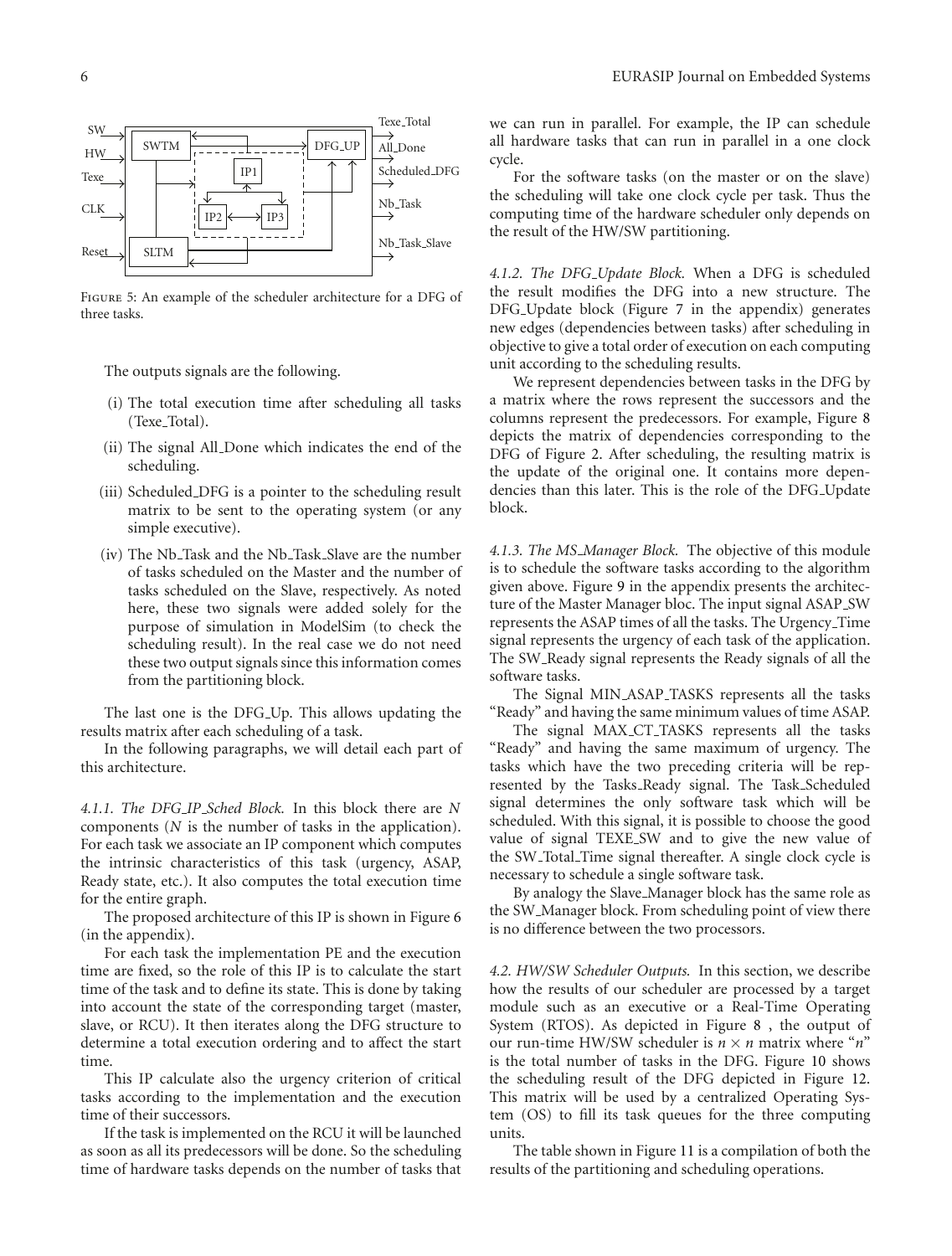

Figure 6: An IP representing one task.



Figure 7: The DFG updating architecture.

The OS browses the matrix row by row. Whenever it finds a "1" it passes the task whose number corresponds to the column in the waiting state. At the end of a task execution the corresponding waiting tasks on each units will become either Ready or Running.

A task will be in the Ready state only when all its dependencies are done and that the target unit is busy. Thus there is no Ready state for the hardware tasks.

It should be noted that if the OS runs on the Master processor, for example, this later will be interrupted each time to execute the OS.

#### **5. Experiments and Results**

With the idea to cover a wide range of data-flow applications, we leaded experiments on real and artificial applications. In the context of this paper we present the summary of the results obtained on a 3-case studies in the domain of realtime image processing:

- (i) a motion detection application,
- (ii) an artificial extension of this detection application,
- (iii) a robotic vision application.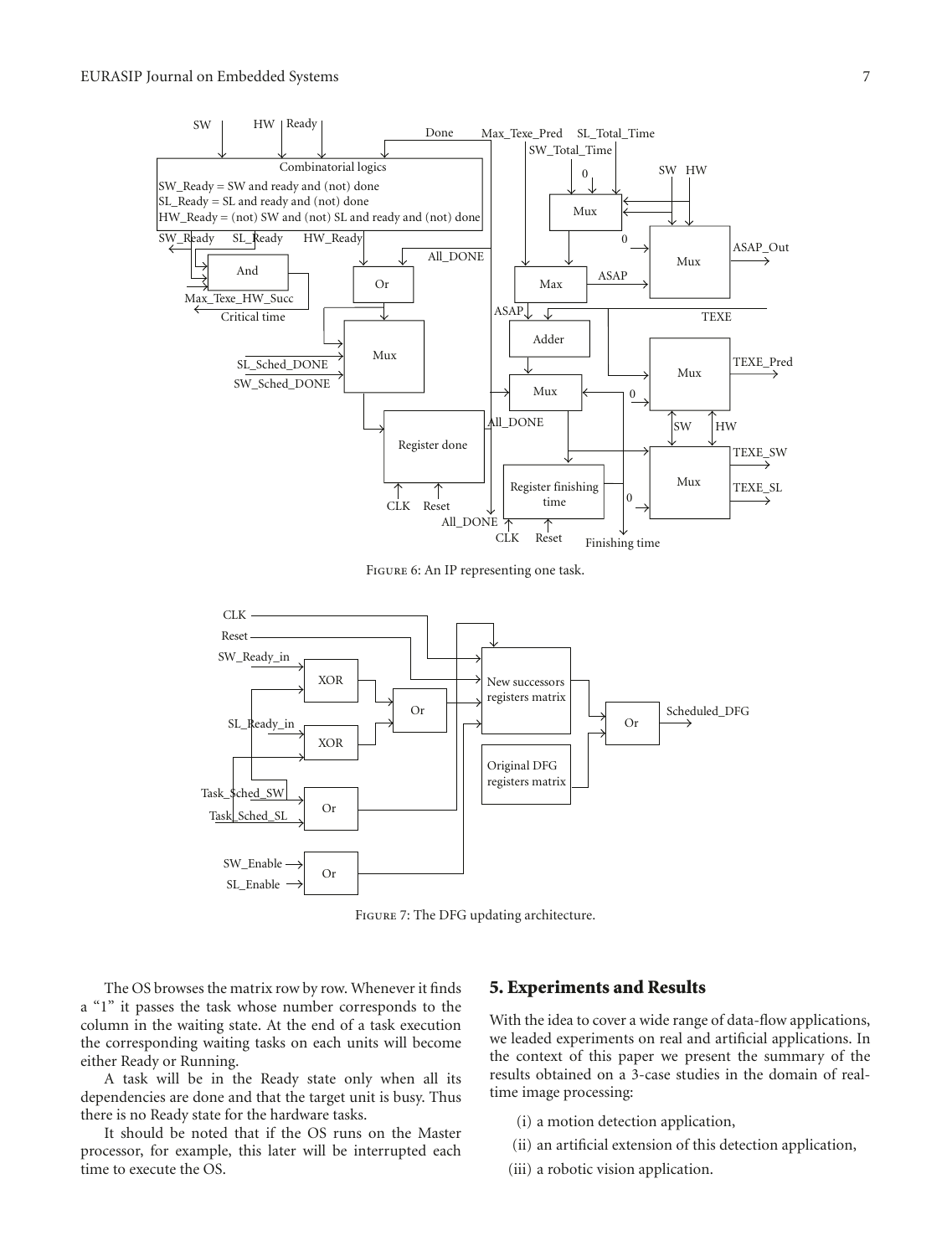

Figure 8: Matrix result after scheduling.

The second case study is a complex DFG which contains different classical structures (Fork, join, sequential). This DFG is depicted in Figure 12. It contains twenty tasks. Each task can be implemented on the Software computation unit (Master or Slave processor) or on the Reconfigurable RCU. The original DFG is the model of an image processing application: motion detection on a fixed image background. This application is composed of 10 sequential tasks (from ID 1 to ID 10 in Figure 12). We added 10 others virtual tasks to obtain a complex DFG containing the different possible parallel structures. This type of parallel program paradigm (Fork, join, etc.) arises in many application areas.

In order to test the presented scheduling approach, we have performed a large number of experiments where several scenarios of HW/SW partitioning results were analyzed.

As an example, Figure 12 presents the scheduling result when tasks 3, 4, 7, 8, 11, 12 17, 18, and 20 are implemented in hardware. As explained in Section 4.1 new dependencies (dotted lines) are added in the original graph to impose a total order on each processor. In this figure all the execution times are in milliseconds (ms).

We also leaded our experiments on a more dynamic application from robotic vision domain [19]. It consists in a subset of a cognitive system allowing a robot equipped with a CCD-camera to navigate and to perceive objects. The global architecture in which the visual system is integrated is biologically inspired and based on the interactions between the processing of the visual flow and the robot movements. In order to learn its environment the system identifies keypoints in the landscape.

Keypoints are detected in a sampled scale space based on an image pyramid as presented in Figure 13. The application is dynamic in the sense that the number of keypoints depends on the scene observed by the camera. Then the execution time of the Search and Extract tasks in the graph dynamically changes (see [19] for more details about this application).

*5.1. Comparison Results.* Throughout our experiments, we compared the result of our scheduler with the one given by the HCP algorithm (Heterogeneous Critical Path) developed by Bjorn-Jorgensen and Madsen [20]. This algorithm represents an approach of scheduling on a heterogeneous multiprocessor architecture. It starts with the calculation of priorities for each task associated with a processor. A task is chosen depending on the length of its critical path (CPL). The task which has the largest minimum CPL will have the highest priority. We compared with this method because it is shown better than several other approaches (MD, MCP, PC, etc.) [21].

The summary of the experiments leaded is presented in Figure 14. Each column gives average values for one of the three presented applications with different partitioning strategies.

By comparing the first and second rows, our scheduling method provides consistent results.

The quality of the scheduling solutions found by our method and the HCP method is similar. Moreover, our method obtains better results for the complex Icam application. The HCP method returns an average total execution time equal to 69 milliseconds whereas our method returns only 58 milliseconds for the same DFG. For the icam simple application, the DFG is completely sequential, so whatever the scheduling method the result is always the same. For the robotic vision application, we find the same total execution time with the two methods because of the existence of a critical path in the DFG which always sets the overall execution time. We also measured the execution overhead of the proposed scheduling algorithm when it is implemented in software (third row of Figure 14) and in hardware (forth row).

Since the scheduling overhead depends on the number of tasks in the application we only indicate the average values in Figure 14. For example, Figure 15 presents the execution time of the hardware scheduler (in cycles) according to the number of software tasks.

From Figure 15, it may be concluded that when the result of partitioning changes at runtime, then the computation time needed for our scheduler to schedule all the DFG tasks is widely dependent on this modification of tasks implementations. So:

- (1) there is a great impact of the partitioning result and the DFG structure on the scheduler computation time,
- (2) the longest sequential sequence of tasks corresponds to the case where all tasks are on the Software (each task takes one clock cycle). This case corresponds to the maximum of schedule computation time,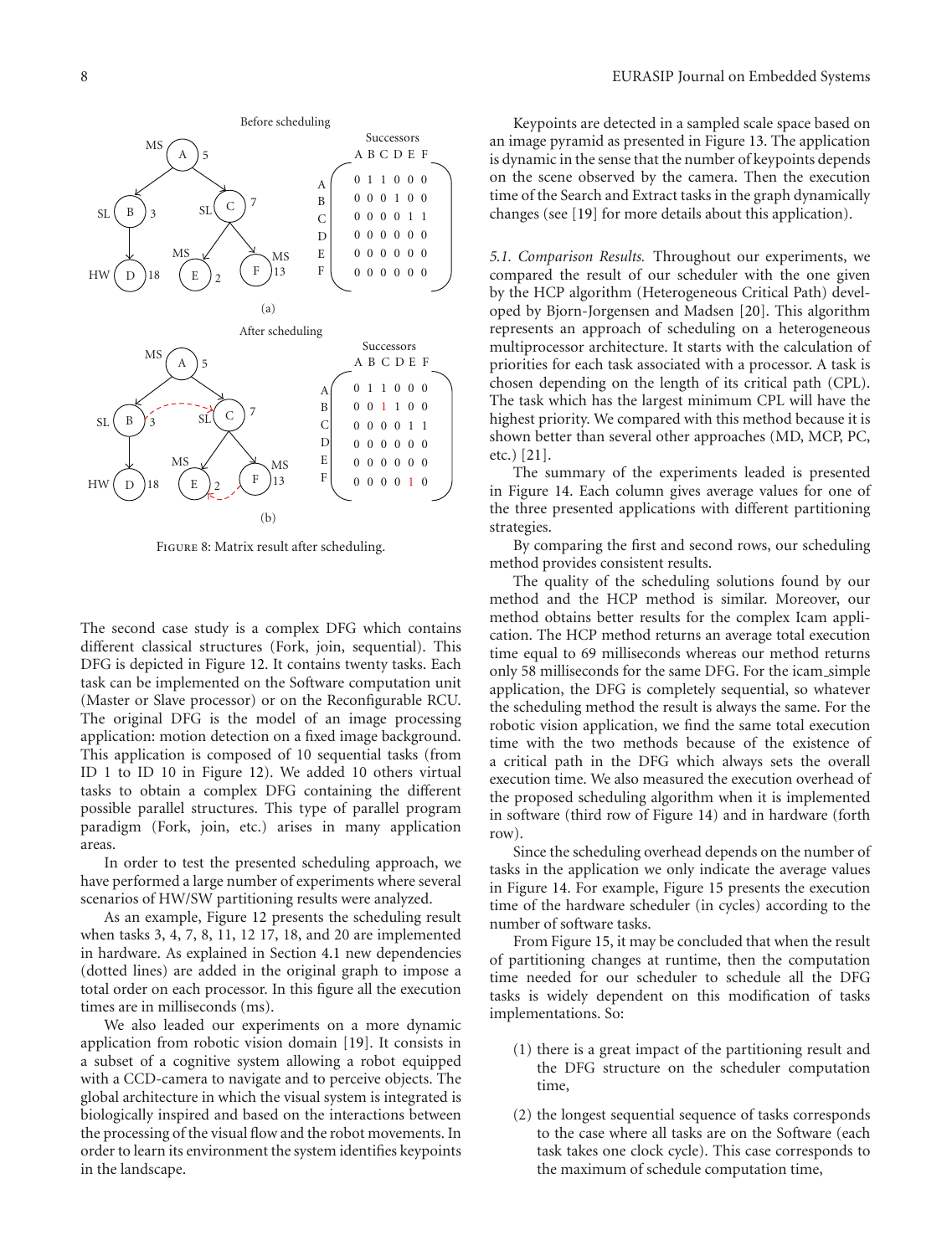

Figure 9: The module of the MS Manager.

TABLE 1: Device utilization summary after synthesis.

| Used logic utilization          | Icam_simple | Icam_complex | Robotic_vision |
|---------------------------------|-------------|--------------|----------------|
| Number of slices registers      | ${<}1\%$    | ${<}1\%$     | ${<}1\%$       |
| Number of slice LUTs            | 3%          | 6%           | 9%             |
| Number of fully used Bit Slices | 5%          | 5%           | 6%             |
| Number of bonded IOBs           | 24%         | 64%          | 100%           |
| Number of BUFG/BUFGCTRLs        | 3%          | 3%           | 3%             |
| Scheduler frequency             | 23,94 Mhz   | 19,54 MHz    | 17,44 MHz      |



Figure 10: Scheduling result.

(3) the minimum schedule computation time depends on the DFG structure. The longest sequential sequence of tasks when all tasks are on the hardware (each task takes one clock cycle).

In our case (Figure 12) this sequence is formed by 10 tasks, so the minimum schedule computation time is equal to 10 clock cycles for this application.

The results confirm that a software implementation of our scheduling algorithm is incompatible with online scheduling. Instead, the hardware implementation proposed in the paper brings determinism, a better scalability, and an  $\times$ 20000 speedup.

*5.2. Synthesis Results.* We have synthesized our scheduler architecture with an FPGA target platform (Virtex5, device XC5VLX330 -2 ff 1760) [22] for the RCU of Figure 1. Table 1 shows the device utilization summary for the three considered applications when we choose a size of the bus equal to 16 bits. We noticed that for the presented complex DFG, our scheduler uses only 6% of the device slices LUTs which is reasonable. These results are obtained with a design frequency about 19,54 MHz. The device Virtex V XCVLX330 provide 207360 Slices registers, 207360 Slices LUT, 9687 fully used Bit slices, 1200 IOBs, and 32 BUFG/BUFGCTRLs.

These results are confirmed in Figure 16, where we synthesize the same Scheduler for the three applications, but with 10 bits bus size as explained in the following paragraph.

*5.3. Accuracy of Execution Times Values.* The accuracy of the execution time values is defined by the size of the bus which must convey the information from module to another. The size of this bus is a very determinant parameter in the scheduler synthesis.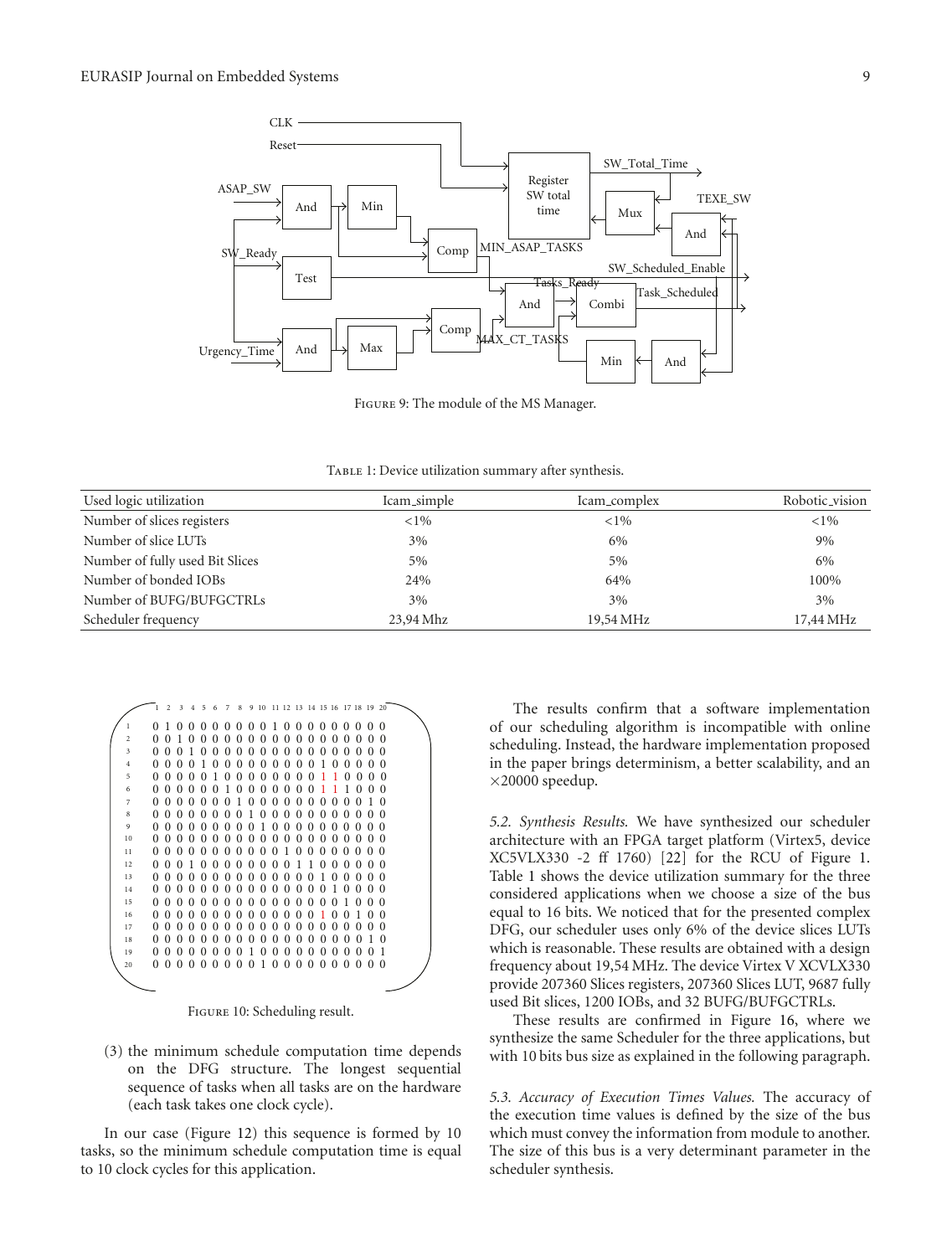TABLE 2: Behaviour of the scheduler in dynamic situations.

|                                                   | Total execution<br>time of application | Scheduling time | Size of the<br>scheduler IP | Need to<br>resynthesize |
|---------------------------------------------------|----------------------------------------|-----------------|-----------------------------|-------------------------|
| Variation of execution time of tasks              | Impacted                               | Not impacted    | Not impacted                | N <sub>0</sub>          |
| Variation of partitioning results                 | Impacted                               | Impacted        | Not impacted                | N <sub>0</sub>          |
| Variation of the DFG structure (fork, join, etc.) | Impacted                               | Impacted        | Not impacted                | Yes                     |
| Variation of the application                      | Impacted                               | Impacted        | Impacted                    | Yes                     |
| Variation of the execution time precision         | Not impacted                           | Impacted        | Impacted                    | Yes                     |



Figure 11: Lists of management for a centralised OS.

As shown in Figure 17 , when the size of the bus increases the number of hardware resources used increases also and the frequency of the circuit decreases. But for our scheduler, even with a size of 32-bit, the IP keeps a relatively small size compared to the total number of available resources (20% of Slices LUTs). This is another advantage of our scheduler architecture.

In the general case, the designer has to make a tradeoff between accuracy of performance measures (in this case the execution time) and the cost in number of hardware resources and the maximum frequency of the circuit.

#### *5.4. Summary*

*5.5. Description of the Scheduling Algorithm.* Through the various results of synthesis, we confirm the effectiveness of the hardware architecture for our proposed scheduling method. With these three applications, we have swept most of existing DFGs structures: the sequential in the



Figure 12: DFG application. The interrupted lines represent the scheduling results.

application icam simple, the fork and join in the application icam complex, and the parallelism in the application of robotic vision.

This scheduling heuristic gives better results than the HCP method. Moreover the proposed hardware architecture is very efficient in terms of resources utilization and scheduling latency.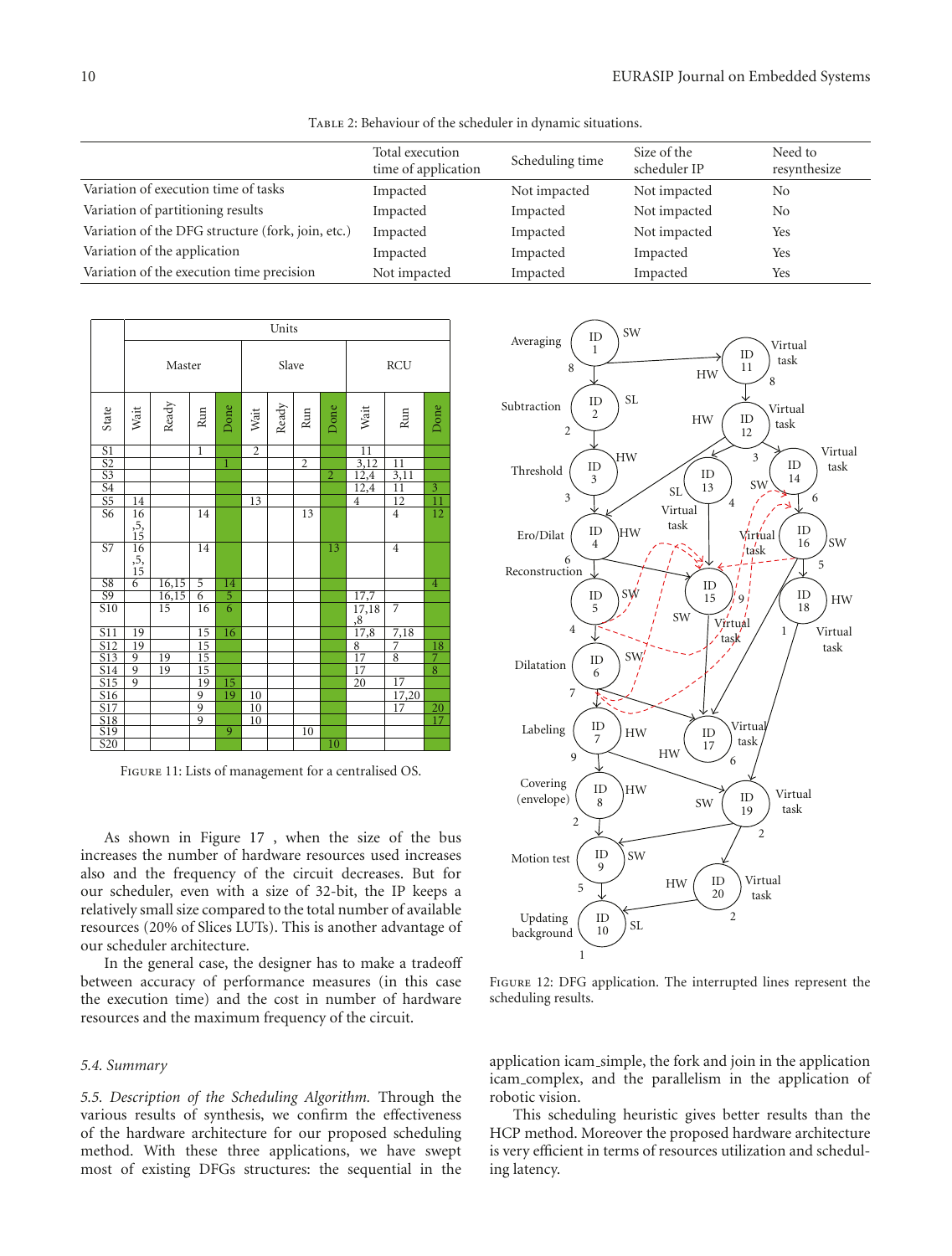

FIGURE 13: DFG graph of the robotic vision application.

|                                                | Icam_simple<br>$(10$ tasks) | Icame_complex<br>$(20$ tasks) | Robotic_vision<br>$(30 \text{ tasks})$ |
|------------------------------------------------|-----------------------------|-------------------------------|----------------------------------------|
| Our <sub>total</sub><br>execution time<br>(ms) | 47                          | 58                            | 10943                                  |
| HCP_total_<br>execution time<br>(ms)           | 47                          | 69                            | 10943                                  |
| SW_scheduling_<br>time (ms)                    | 7.5                         | 12                            | 21                                     |
| HW_scheduling_<br>time (ms)                    | 0.00041764                  | 0.00056274                    | 0.000916976                            |

FIGURE 14: Execution time for 3 applications.



Figure 15: Variation of scheduling computation time according to tasks implentations.

These features allow our scheduling IP to run online and meet the needs of the dynamic nature of most today applications.

## **6. Conclusions**

In this paper, we presented a complete run-time hardwaresoftware scheduling approach. Results of our experiments show the efficiency of the adaptation of the scheduling to a dynamic change of the partitioning that can be due to a new mode of a dynamic application or to fault detection. As developed in this paper, a dynamic HW/SW scheduling approach has many advantages over static traditional approaches. In addition, the efficiency of our hardware implementation gives to our scheduler a minimal overhead in on line execution context.

In conclusion, Table 2 resumes the behavior of our scheduling approach with different situations of dynamicity.

We show through this table in which case it is necessary to restrict the IP scheduler and resynthesize it and in which case the IP can adapt to the dynamic system.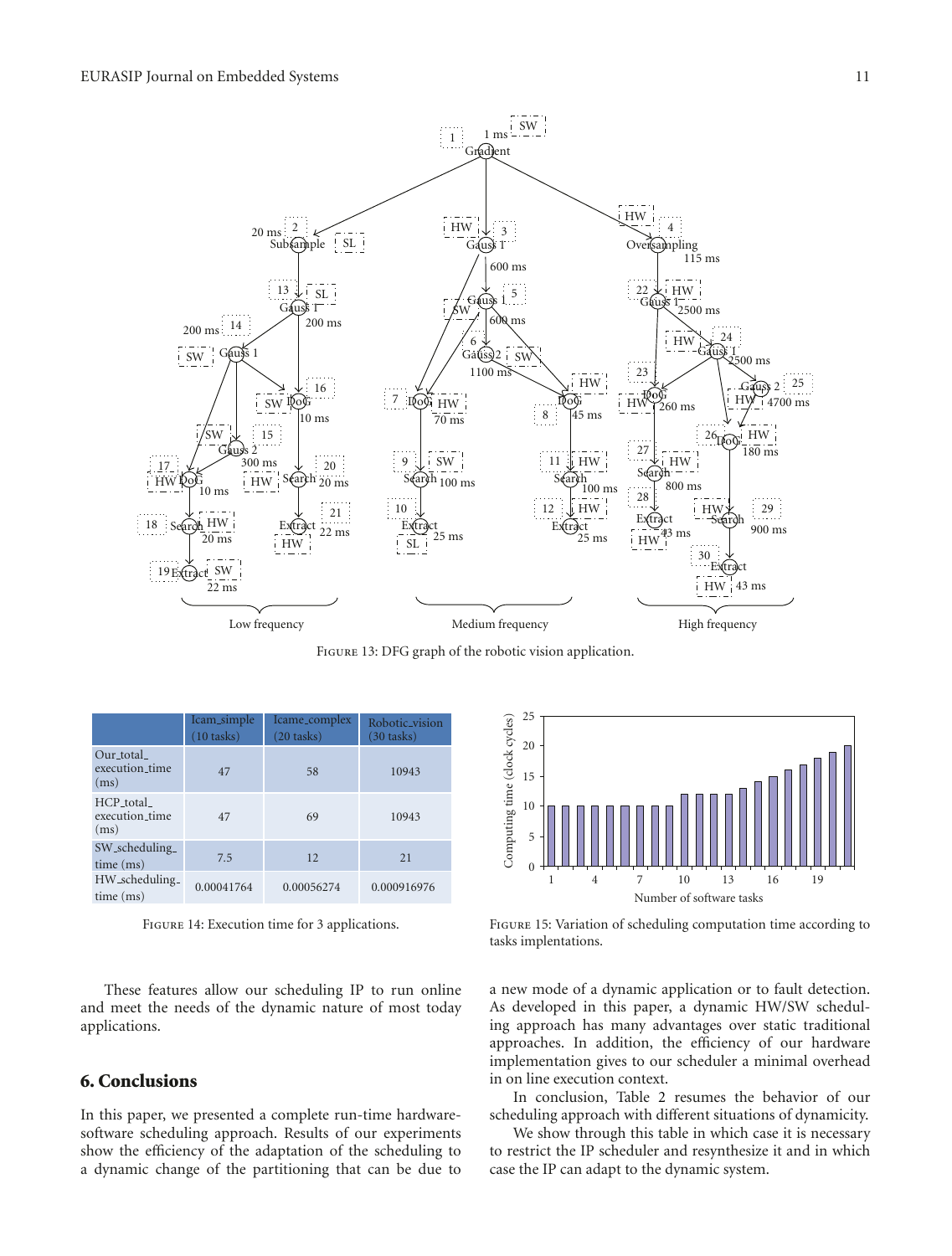

Figure 16: Scalability of the method according to application complexity.



Figure 17: Impact of bus size on the scheduler synthesis results for robotic vision application.

Our future works consist in integrating our scheduling approach among the services of an RTOS for dynamically reconfigurable systems.

# **Appendix**

### **Block Diagrams of the Hardware Scheduler**

See Figures 6, 7, and 9.

#### **References**

[1] M. Garey and D. Johnson, *Computers and Intractability: A Guide to the Theory of NP-Completeness*, Freeman, San Francisco, Calif, USA, 1979.

- [2] Z. A. Mann and A. Orbán, "Optimization problems in systemlevel synthesis," in *Proceedings of the 3rd Hungarian-Japanese Symposium on Discrete Mathematics and Its Applications*, Tokyo, Japan, 2003.
- [3] C. Haubelt, D. Koch, and J. Teich, "Basic OS support for distributed reconfigurable hardware," in *Proceedings of the 3rd and 4th International Workshops on Computer Systems: Architectures, Modeling, and Simulation (SAMOS '04)*, vol. 3133, pp. 30–38, Samos, Greece, July 2004.
- [4] J. Noguera and R. M. Badia, "Dynamic runtime HW/SW scheduling techniques for reconfigurable architectures," in *Proceedings of the 10th International Symposium on Hardware/Software Codesign (CODES '02)*, pp. 205–210, ACM Press, New York, NY, USA, 2002.
- [5] Y. Lu, T. Marconi, K. Bertels, and G. Gaydadjiev, "Online task scheduling for the FPGA-based partially reconfigurable systems," in *Proceedings of the 5th International Workshop on Reconfigurable Computing: Architectures, Tools and Applications (ARC '09)*, pp. 216–230, Karlsruhe, Germany, March 2009.
- [6] R. Pellizzoni and M. Caccamo, "Real-time management of hardware and software tasks for FPGA-based embedded systems," *IEEE Transactions on Computers*, vol. 56, no. 12, pp. 1666–1680, 2007.
- [7] S.-W. Moon, J. Rexford, and K. G. Shin, "Scalable hardware priority queue architectures for high-speed packet switches," *IEEE Transactions on Computers*, vol. 49, no. 11, pp. 1215– 1227, 2000.
- [8] D. Picker and R. Fellman, "A VLSI priority packet queue with inheritance and overwrite," *IEEE Transactions on Very Large Scale Integration (VLSI) Systems*, vol. 3, no. 2, pp. 245–253, 1995.
- [9] B. K. Kim and K. G. Shin, "Scalable hardware earliestdeadline-first scheduler for ATM switching networks," in *Proceedings of the 18th IEEE Real-Time Systems Symposium*, pp. 210–218, San Francisco, Calif, USA, December 1997.
- [10] T. Pop, P. Pop, P. Eles, and Z. Peng, "Analysis and optimization of hierarchically scheduled multiprocessor embedded systems," *International Journal on Parallel Program*, vol. 36, no. 1, pp. 37–67, 2008.
- [11] S. Fekete, J. van der Veen, J. Angermeier, D. Göhringer, M. Majer, and J. Teich, "Scheduling and communicationaware mapping of HW-SW modules for dynamically and partially reconfigurable SoC architectures," in *Proceedings of the Dynamically Reconfigurable Systems Workshop (DRS '07)*, Zürich, Switzerland, March 2007.
- [12] B. Miramond and J.-M. Delosme, "Design space exploration for dynamically reconfigurable architectures," in *Proceedings of the Conference on Design, Automation and Test in Europe (DATE '05)*, pp. 366–371, 2005.
- [13] Altera Corp., http://www.altera.com/.
- [14] Xilinx Corp., http://www.xilinx.com/.
- [15] K.M.G. Purna and D. Bhatia, "Temporal partitioning and scheduling data flow graphs for reconfigurable computers," *IEEE Transactions on Computers*, vol. 48, no. 6, pp. 579–590, 1999.
- [16] J. Resano, D. Mozos, D. Verkest, F. Catthoor, and S. Vernalde, "Specific scheduling support to minimize the reconfiguration overhead of dynamically reconfigurable hardware," in *Proceedings of the 41st Annual Conference on Design Automation (DCA '04)*, pp. 119–124, ACM Press, San Diego, Calif, USA, June 2004.
- [17] F. Ghaffari, M. Auguin, M. Abid, and M. B. Jemaa, "Dynamic and on-line design space exploration for reconfigurable